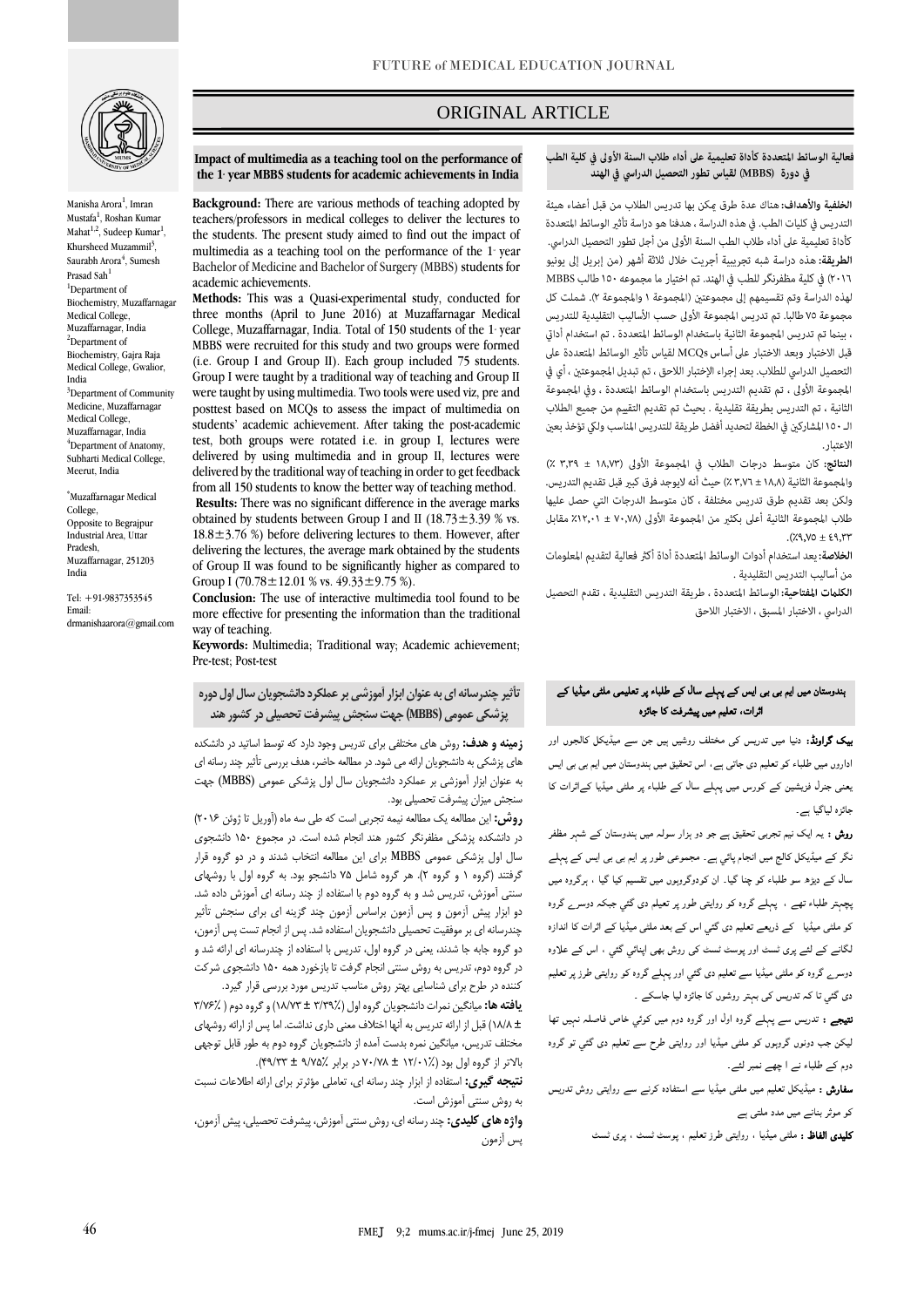## **INTRODUCTION**

Teachers/Professors in higher education are under the pressure of providing more effective and efficient learning environments and educational experiences for their students. In colleges and universities, teaching is considered as an important vehicle for achieving institutional goals of enhancing students' knowledge and learning, as well as engaging them in the learning community to be prepared for their future citizenship. Therefore, teachers/professors are always looking for ways to make their educational initiatives more effective (1). There are various methods of teaching that have been adopted by teachers/professors in order to present information to the students. Lecture method is one of the common methods of teaching in which teachers deliver lectures orally and is presented on the chalkboards with written materials on hand or by transparencies on an overhead projector. Nowadays another method of delivering lectures in which visual information can be directly projected onto the screen from computers has been extensively used in the recent years. For teachers to present information in this manner, most of the colleges and universities have classrooms equipped with the sufficient technology  $(2,3)$ .

Multiple senses of the audience can be stimulated by multimedia at a time since multimedia is multisensory. Moreover, it enables teachers to control the content and the flow of information (4). Students' interest level, their understanding and their memorizing ability can also be increased by teaching with multimedia (5).

The term multimedia appeared in the 1990s and was defined by Reddi and Mishra (2003) as: *"an integration of multiple media elements (audio, video, graphics, text, animation etc.) into one synergetic and symbiotic whole that results in more benefits for the end user than any one of the media element can provide individually"* (6). Later in 2005, Mayer extended the definition as: *"a multimedia instructional message is a presentation consisting of words and pictures that are designed to foster meaningful learning"* (7).

Multimedia has the ability to create high-quality learning environments. Interactive multimedia can provide an efficient learning atmosphere for distinct learners with the ability to create a more realistic learning context through its different media and allow a learner to take control of it (8). Multimedia's pedagogical strength is its natural ability to process information that we already have as human beings. Together with our brain, our eyes and ears form a formidable system for transforming meaningless sense data into information. The old saying that "a picture is worth a thousand words" often underlines the case, particularly when it comes to moving images, because our eyes are extremely adapted by evolution to identify and interpret our motion  $(9)$ .

The present research, regarding the impact of multimedia as a teaching tool on the performance of students for academic achievements, was found to be controversial as some researchers have found that it enhances students' academic performance whereas others have found the traditional way of teaching (chalk and talk method) more effective (4, 10-11).

Hence, the present study was designed to find out the impact of multimedia as a teaching tool on the performance of the 1 st -year MBBS students for academic achievements.

## **METHODS**

This was Quasi-experimental study conducted on 150 students of the 1<sup>st</sup> year MBBS enrolled at Muzaffarnagar Medical College (a private Medical College), Muzaffarnagar, Uttar Pradesh, India for three months (April to June 2016) after getting approval from the ethical committee of Muzaffarnagar Medical College, Muzaffarnagar, India.

All the regular 1<sup>st</sup>-year MBBS students of 2016 batch were included in the study and all the supplementary 1<sup>st</sup>-year MBBS student of the previous batch were excluded because of the purpose of the study. Two tools were used namely; pre and post-test based on MCQs and student's feedbacks which were taken from every student. Informed consent was obtained from all the participants included in the study.

A faculty workshop for module development of multimedia as a teaching-learning tool was conducted followed by the validation of the module by experts. For the awareness of multimedia as a new teaching-learning method, students' sensitization program was carried out. 150 students were divided into two groups i.e. Group I and Group II. Each group included 75 students. Both groups i.e. group I and II were equivalent in terms of specialty and academic level. Both groups i.e. group I and II were tested before delivering the lectures to them (i.e. pretest). In group I, lectures were delivered by the traditional way (chalk and talk method) and in group II, lectures were delivered by using multimedia (using a computer presentation programme). The same teacher was appointed to deliver the lecture by both methods of teaching (multimedia and chalk & talk methods) in order to maintain homogeneity in teaching acquisition and skills. Now, after treatment, both groups were tested (i.e. postacademic achievement test). After taking the post-academic test, both groups were rotated i.e. in group I, lectures were delivered by using multimedia and in group II, lectures were delivered by traditional way of teaching in order to get feedback from students to know the better way of teaching method. For the purpose of the study, extra classes were conducted twice a week.

#### **Statistical analysis:**

Statistical Package for Social Science version 20 (IBM, SPSS Statistics 20, Armonk, NY, USA) was used for data analysis and graphs were generated with the help of GraphPad Prism version 5 and Microsoft Excel. The data was presented as mean±SD. The statistical differences of marks obtained by students between two groups i.e. Group I and Group II were determined by student independent sample t test. The results were considered significant at *p*<0.05.

# **RESULTS**

The demographic characteristics of participants are presented in Table 1. The total number of students included in the present study was 150, out of which 75 students belonged to Group I to whom lectures were delivered by the traditional way, and the other 75 students belonged to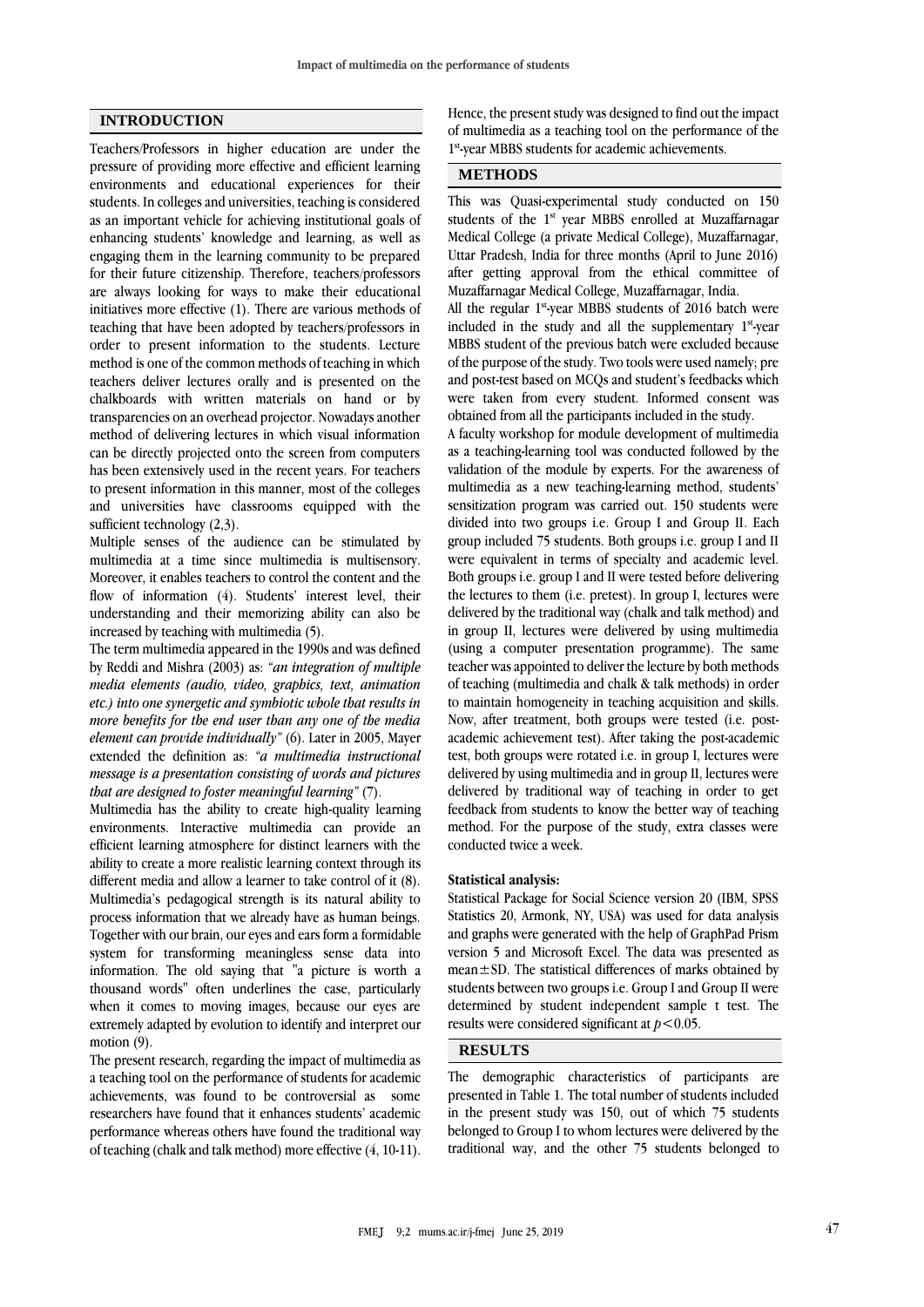

| Table 1. Demographic characteristics of the study subjects $(n=150)$ |                   |               |  |  |  |  |
|----------------------------------------------------------------------|-------------------|---------------|--|--|--|--|
| <b>Variables</b>                                                     | <b>Value</b>      |               |  |  |  |  |
| Gender                                                               | Male              | 80 (53.33 %)  |  |  |  |  |
|                                                                      | Female            | 70 (46.67 %)  |  |  |  |  |
| Age                                                                  |                   | $18.61$ years |  |  |  |  |
|                                                                      | <b>UP</b> Board   | 18(12%)       |  |  |  |  |
|                                                                      | <b>CBSE Board</b> | 70 (46.67 %)  |  |  |  |  |
| Board                                                                | <b>ICSE Board</b> | 39 (26 %)     |  |  |  |  |
|                                                                      | Other Boards      | 23 (15.33 %)  |  |  |  |  |

Group II to whom lectures were delivered by using multimedia along with the teacher. Table 2 shows the

average marks obtained by the students of Group I and Group II before delivering lectures to them (i.e. Pre-test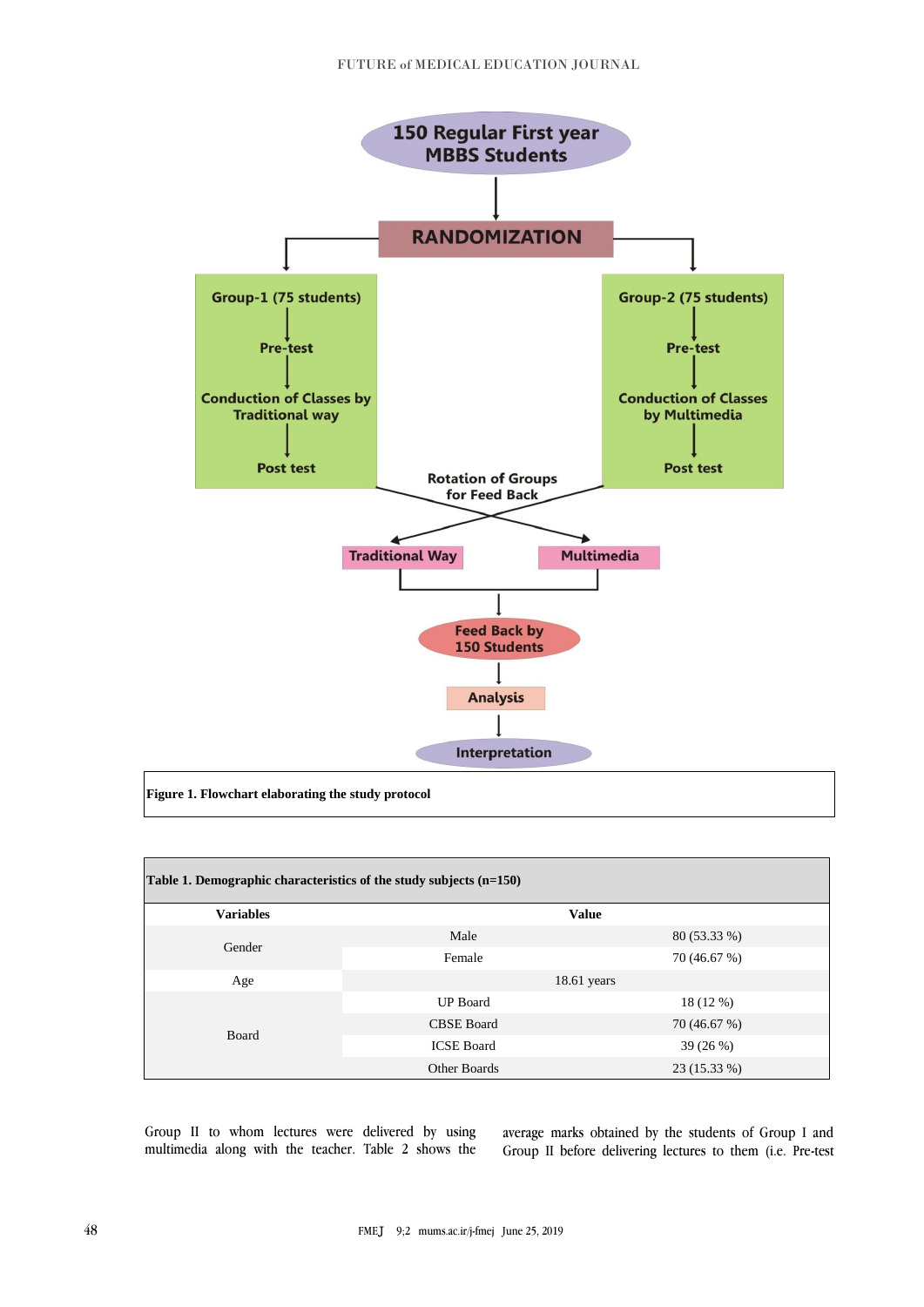| Table 2. Average marks obtained by the students of Group I and Group II before delivering lectures to them (i.e. Pre-<br>test Score) |    |                |         |                      |  |  |
|--------------------------------------------------------------------------------------------------------------------------------------|----|----------------|---------|----------------------|--|--|
| Group                                                                                                                                | N  | $Mean \pm SD$  | t-value | p-value              |  |  |
| Group I                                                                                                                              | 75 | $18.73 + 3.39$ | 0.1142  | 0.9093 <sup>NS</sup> |  |  |
| Group II                                                                                                                             | 75 | $18.8 + 3.76$  |         |                      |  |  |
| Results are shown as mean $\pm SD$ ; <sup>NS</sup> Not significant; N: Number of students                                            |    |                |         |                      |  |  |

**Table 3. Average marks obtained by the students of Group I and Group II after delivering lectures to them (i.e. Post-test Score)**

| Group    | N  | $Mean \pm SD$                                                                         | t-value | p-value    |
|----------|----|---------------------------------------------------------------------------------------|---------|------------|
| Group I  | 75 | $49.33+9.75$                                                                          | 12.0120 | $< 0.001*$ |
| Group II | 75 | $70.78 + 12.01$                                                                       |         |            |
|          |    | Results are shown as mean $\pm$ SD; *Significant at $p$ <0.001; N: Number of students |         |            |

Score). There was no significant difference in the average marks obtained by students between group I and II  $(18.73 \pm 3.39 \% \text{ vs. } 18.8 \pm 3.76 \%)$  before delivering lectures to them, indicating that at the initial level, the previous subject knowledge prior to delivering lectures of both groups were the same. Table 3 shows the average marks obtained by the students of Group I and Group II after delivering lectures to them (i.e. Post-test Score). The average marks obtained by the students was significantly higher in Group II as compared to Group I (70.78 $\pm$ 12.01 % vs. 49.33 $\pm$ 9.75 %), indicating the positive impact of multimedia teaching on the 1<sup>st</sup>-year MBBS students for their academic achievements. Figure 2 shows a comparison of two methods of teaching (i.e. traditional and multimedia way of teaching) on students' average performance by pre and post-tests. Figure 3 shows feedback from students regarding the best way of the teaching tool.

## **DISCUSSION**

There are distinct learning styles for distinct learners and at the same moment, multimedia offers a range of learning styles to meet distinct student's needs and address their individual differences. In addition to some potential disadvantages of teaching assisted by multimedia, the benefits of teaching and learning method were documented. Multimedia can best create a meaningful learning environment recommended by cognitivism and constructivism (4).

In the present study, the teaching of biochemistry among undergraduates (MBBS students) using the interactive multimedia tool found to be more effective than the traditional way of teaching. Similar to the present findings, Shah et al., reported that multimedia aided teaching (MAT) was more effective than the traditional one. Student's achievement towards science improves more if the multimedia aided teaching method is used as compared to the traditional method of teaching (4). Similarly, Nwaocha et al. carried out a study in Nigeria to enhance students' interest in mathematics via multimedia presentation and reported multimedia presentation can improve students understanding,



**Figure 2. Comparison of two methods of teaching (i.e. traditional and multimedia way of teaching) on students' average performance by pre and post-tests**

enthusiasm, class attendance and satisfaction (10). Sarmento e Souza et al., evaluated the impact of multimedia in the information transfer of subjects specific to tropical disease-Tetanus and Snake Envenoming and concluded that multimedia was a more efficient and quick means for knowledge building process in medical education than traditional teaching materials (12). Kapri et al., stated that multimedia approach was an effective method in the teaching of science, since multimedia allowed teaching as a simplified strategy leading to an easy understanding of the things and producing long-term memories about different concepts in students (13). Afyouni et al., investigated the impact of multimedia teaching methods and lectures on the competencies of second-year students in General Electronics Course at technical and vocational school of Isfahan city and found that the multimedia based electronic functional training score was considerably greater than that of the lecture-based group. In addition, they found that multimedia was capable of transforming the learning atmosphere into a functional skills training course in electronics and made it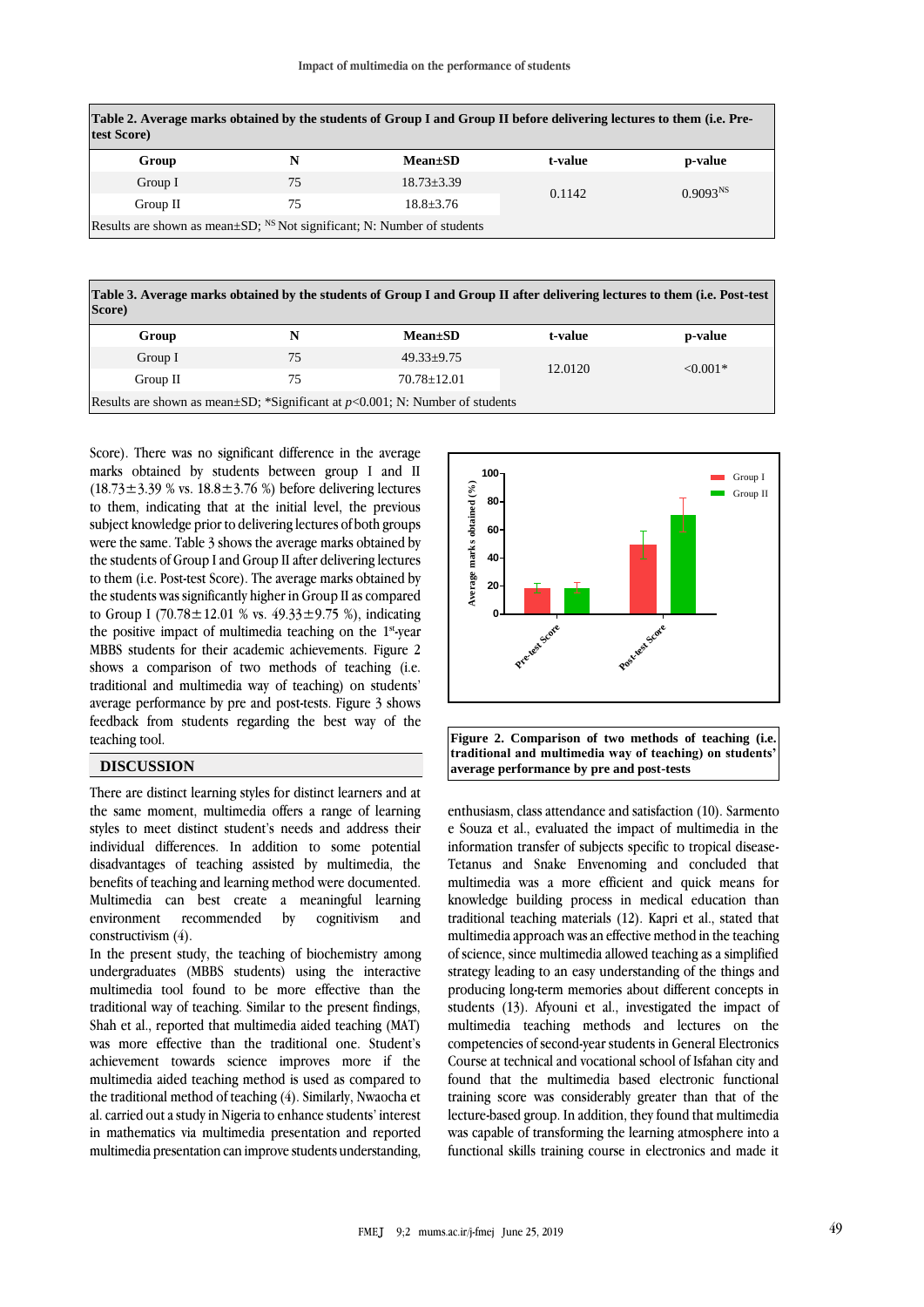

appealing while attracting teachers and learners to the learning system, strengthening the stimulus injected into the teaching and learning system, helping to consolidate learning and teaching materials and impelling them (2). Ilhan et al., aimed to outline the effect of multimedia on the academic success of social studies students and concluded that multimedia technique increased the academic success of students in social studies lesion compared to traditional classrooms (14).

Seth et al., evaluated students ' perceptions of the effect of PowerPoint (PPT) lecture presentations on traditional chalk and speak methods and lectures using transparencies and overhead projector (TOHP). They noted in their study that the medical learners considerably preferred the use of PPT lectures over the other techniques, while the dental learners did not substantially prefer any specific technique. Because of the same infrastructure and equipment, the preferences of learners for a teaching method can differ significantly within the same organization. In addition, it emerged that any teaching aid would be suitable and efficient in the hands of a qualified teacher (15).

Contradictory to our findings, Saini et al., reported that the traditional way of teaching (chalk and talk method) was superior to PowerPoint lectures in nursing education. In the old-fashioned way of teaching, teachers used their imaginations to make their classes more interactive and interesting, so it was more beneficial as it promoted interaction, open discussion, and critical thinking (11). According to the studies, MAT improves student's attitude

towards science. When the lectures are presented through PPTs, the students are better able to learn and retain the materials (16-18). MAT motivates learners to take an active role in the teaching and learning processes (4).

Computer-assisted instruction contributes to the better quality of teaching process. From a pedagogical point of view, multimedia and computer-assisted teaching method is better than a traditional teaching method. Computer and multimedia as tools at the hands of teachers can be interactive and programmable. Also, according to certain teaching goals, they have the ability to be changed according to the needs and the styles of learners (19).

The strength of this study is that it was adequately powered since the significance of results was high. Despite its strength, the present study has got some limitations. First, we have selected only the first year MBBS students as study subjects (i.e. small number of participants). Secondly, due to time constraint, only one topic of Biochemistry subject was covered. It would have been better to include students from all the batches by adopting a suitable sampling technique.

The use of interactive multimedia tool found to be more effective for presenting information than the traditional way of teaching (chalk and board). Also, performances of students increased when the information was presented by using interactive multimedia. Hence, using multimedia as a teaching tool should be reinforced in all colleges and universities in order to deliver lectures.

Every tool has its own advantages and disadvantages depending on the requirements. However, the extensive use